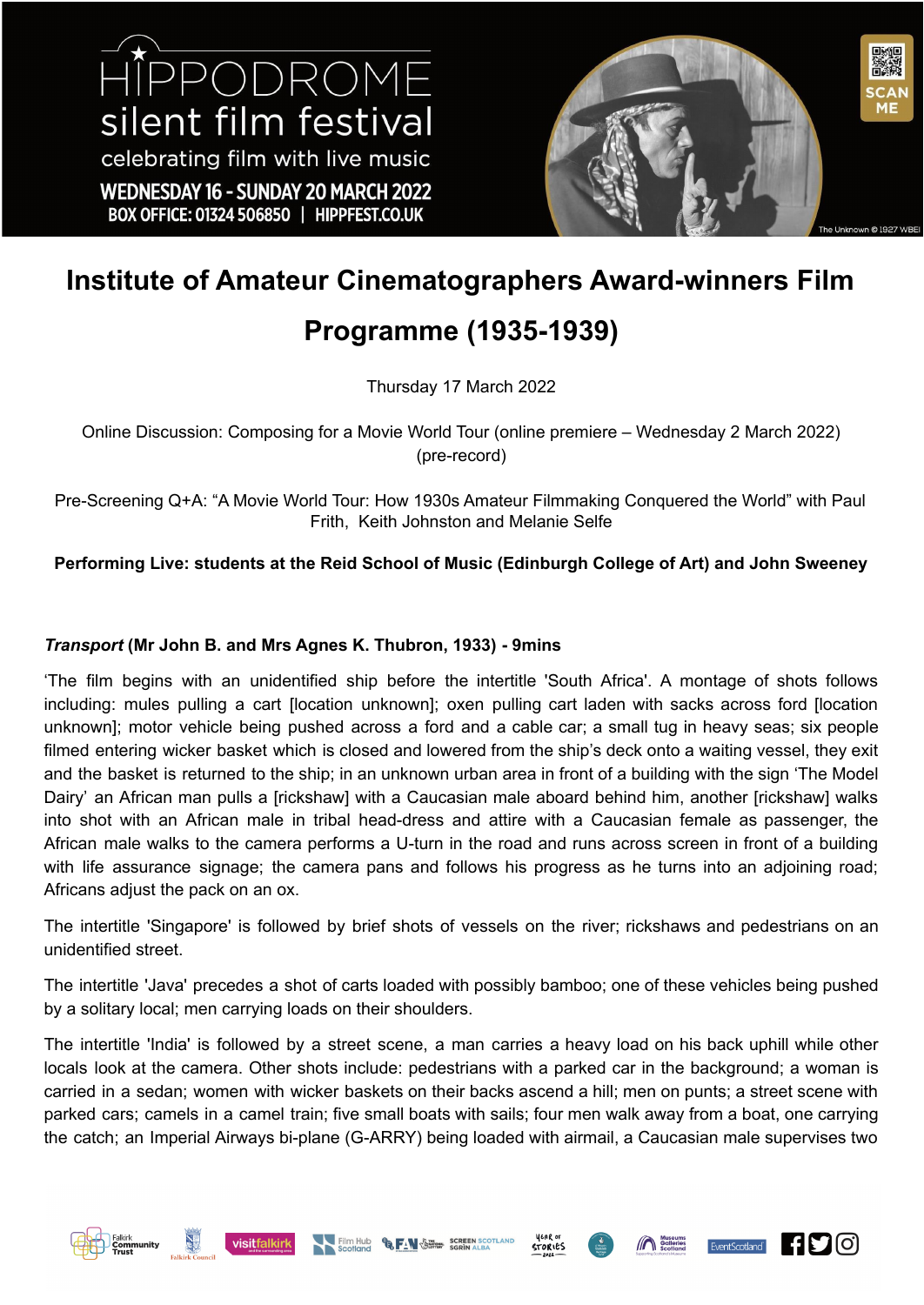HIPPODROME silent film festival celebrating film with live music WEDNESDAY 16 - SUNDAY 20 MARCH 2022 BOX OFFICE: 01324 506850 | HIPPFEST.CO.UK



Indian males, three bi-planes fly overhead and release parachutes; a van with a Red Cross on it heads towards a man, who has landed by parachute.

The intertitle 'Kashmir' precedes two shots of small canoes, one with an awning possibly for tourists.

The intertitle 'Ceylon' is followed by a man walking away from the camera, carrying bananas possibly; a stationary cart with oxen; an elephant at work in a quarry.

The intertitle 'Egypt' precedes a shot of a camel train.

The intertitle 'Malta' is followed by a shot of rowing boats.

The intertitle 'England' is followed by shots of a policeman directing traffic, a steam train; a shire horse pulling a man on cart; a lorry; a car being towed; cars, a bus; a donkey and small cart; a tram with a 'Manns Brown Ale' advertisement on its side. The film concludes with a policeman stopping traffic.

#### *Certificates appended to end of film include:*

*Class V, "Daily Mail", International Challenge Trophy, World Amateur Cine Championship, open to any individual or club in the world; First Prize*

*Winner of the IAC International Challenge Trophy, Awarded for the Best Film submitted by any member or affiliated club of the Institute*

*Class II, Human Documentary, Solid Silver Bowl presented by the Manufacturers of Sub-Standard Cine Apparatus and Materials, First Prize*

#### *Moods of Nature* **(Paul Burnford, 1933) - 8mins**

'A study of the effect of the seasons on the countryside. Reflections on inland waters, sea waves - gentle and fierce - wind-blown crops and trees and frequent shots of varying types of cloud formations both calm and threatening.'

'Paul Burnford was 18 when he made the film. Burnford was mentored by John Grierson and Paul Rotha, was appointed by Sir Julian Huxley as Head Photographer at the London Zoo, and in the mid-1930s edited Eistenstein's film QUE VIVA MEXICO.'

## *Ein Sommer Geht Zu Ende (Last Days of Summer)* **(Hans Figura, 1933) Austria - 11mins**

'Documentary. The holidays of two young children, Heidi and Erika, in the area of the Danube. Shots of the landscape, bathing, playing with animals, visits to the abbey at Melk and a castle.'











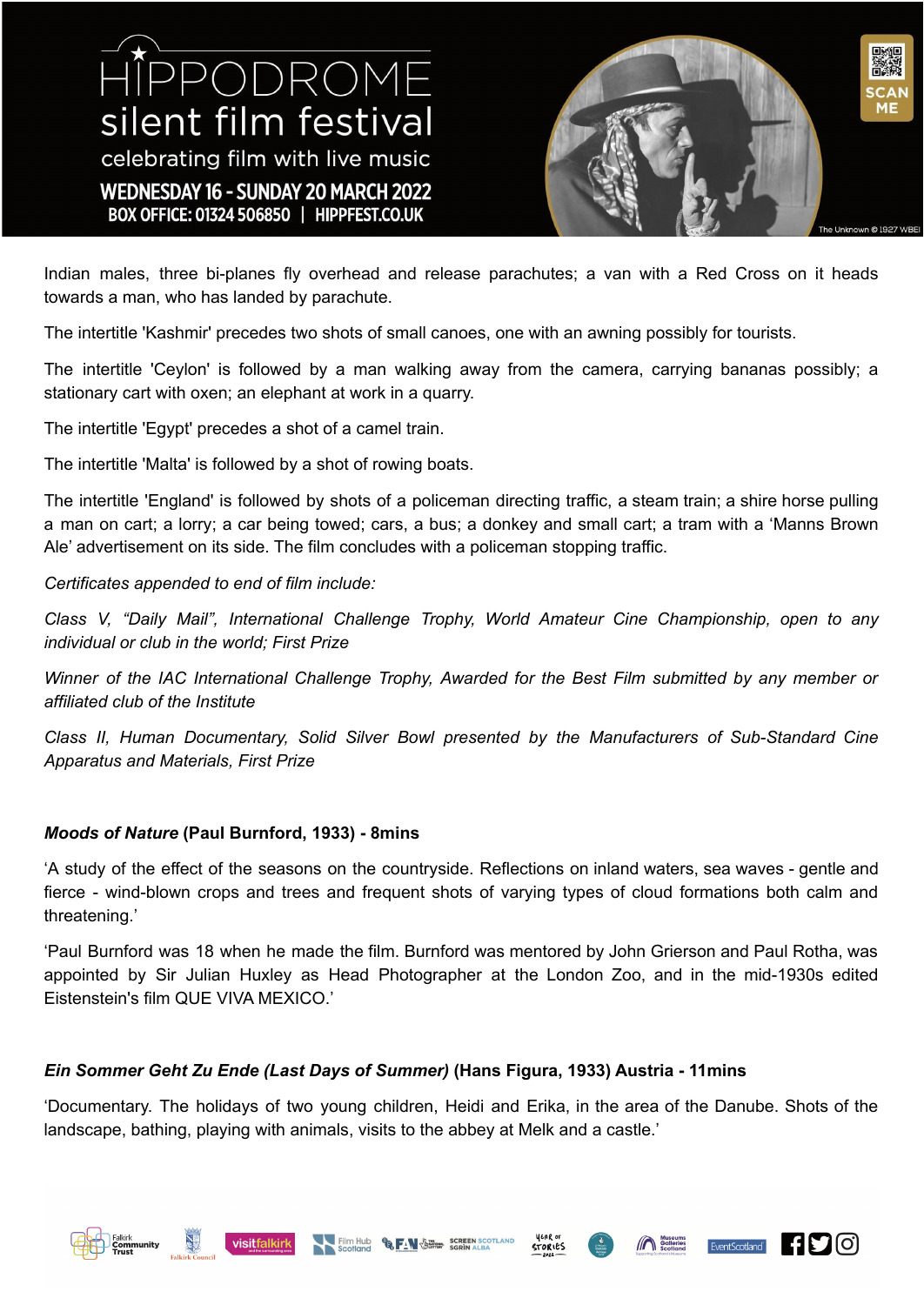HIPPODROME silent film festival celebrating film with live music WEDNESDAY 16 - SUNDAY 20 MARCH 2022 BOX OFFICE: 01324 506850 | HIPPFEST.CO.UK



'Two schoolgirls look back over their summer holiday on the River Danube. Beginning with an unspoilt village and farmyard scenes, hillside vineyard, the vast abbey at Melk and a castle on a promontory. The girls bury their dog in the sand and are seen with a donkey cart, then paddle in the river shallows. Carrying their knapsacks, they walk through a quaint village. Finally, back at home, the knapsacks are replaced by satchels, they tackle their schoolwork and one girl goes to sleep, dreaming of holiday memories.'

#### *Sister* **(Kichi Takeuchi, 1933) Japan - 18mins**

'Drama. The story of a sister's love of her brother and her relationship with his young friend. Includes scenes at a cemetery, of kite flying, and Ayako's home by a watermill.'

Takeuchi was a very active amateur film maker in Kyoto, and he contributed to regional amateur film magazines in the 1930s.

#### *To Egypt and Back with Imperial Airways* **(Ruth Stuart, 1932) - 18mins**

'Film record of a journey to Egypt and a four-day holiday in Cairo. The film begins at Croydon Airport, recording the activities of the ground crew and the arrival and departure of two Imperial Airways planes, the Heracles and the Hengist. The film records a stopover in Crete on the journey to Cairo where the plane is moored close to a yacht. The final section of the film records street scenes in Cairo and an excursion to the Great Pyramid and Sphinx, returning to the city by Marg and Old Heliopolis.'

'Described in 1939 by Movie Maker as 'the maestra of Manchester', information about her career and filmmaking is limited largely to the period 1932-1940. Ruth appears to have been a Manchester native: she was part of the Manchester Film Society, and by 1939, had become an Associate of the Royal Photographic Society. A young woman with financial resources, Ruth travelled extensively for filmmaking purposes and for pleasure – whether sailing on the Queen Mary to New York, or even flying to India to film 35mm footage of a Hindu fakir.'

#### *Westminster in Winter* **(Matthew L. Nathan, 1932) - 8mins**

'Documentary. The sights of Westminster including the Houses of Parliament, the Shell Building, ICI building, County Hall, Waterloo Bridge, Westminster Bridge, the River Thames and its various boats, St Margaret's Westminster, Westminster School and the uniformed schoolboys, St James's Park, Parliament Square, Horseguards Parade. Brief shot of Prime Minister Ramsay MacDonald and parliamentary colleagues. The film moves to the West End where there are shots of Piccadilly Circus and the neon signs, Piccadilly Circus